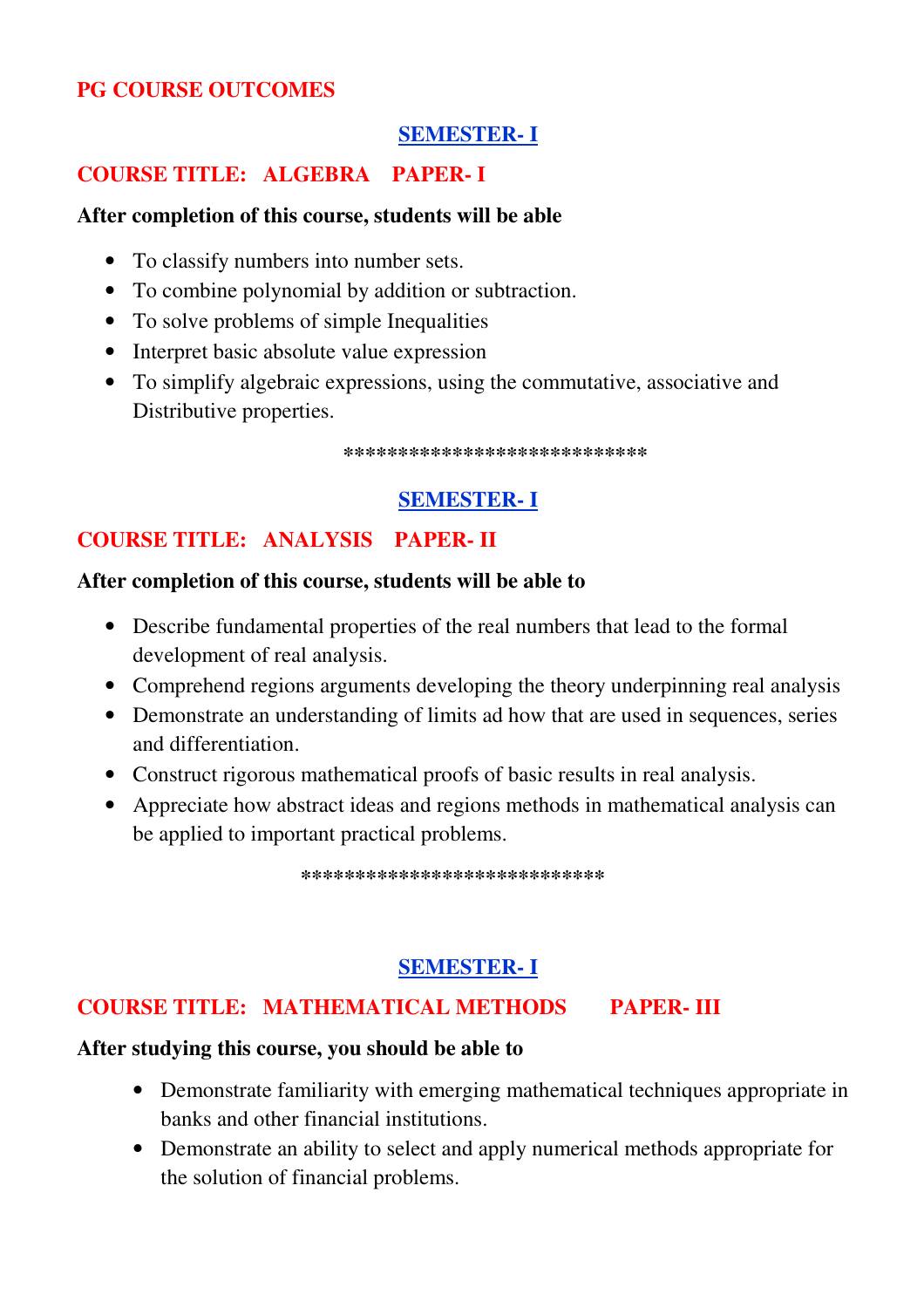- The principles of mathematical reasoning and their use in understanding analyzing and developing formal arguments.
- The connections between the mathematical series and other scientific and humoristic disciplines.
- Undertake a piece of directed in mathematical finance.

**\*\*\*\*\*\*\*\*\*\*\*\*\*\*\*\*\*\*\*\*\*\*\*\*\*\*\*\***

# **SEMESTER- I**

# **COURSE TITLE: ELEMENTARY NUMBER THEORY PAPER- IV**

**Objective:** Elementary Number Theory is the study of the basic structure and properties of integers. Learning Number Theory helps improving one's ability of mathematical thinking. **Successful completion of this course will enable you to:**

- Prove results involving divisibility and greatest common divisors;
- Solve systems of linear congruences;
- Find integral solutions to specified linear Diophantine Equations;
- Apply Euler-Fermat's Theorem to prove relations involving prime numbers;
- Apply the Wilson's theorem.

 **\*\*\*\*\*\*\*\*\*\*\*\*\*\*\*\*\*\*\*\*\*\*\*\*\*\*\*\*** 

# **SEMESTER- II**

# **COURSE TITLE: ADVANCED ALGEBRA PAPER- I**

- **On satisfying the requirements of this course, students will have the knowledge and skills to:**
- Explain the fundamental concepts of advanced algebra and their role in modern mathematics and applied contexts.
- Explain Demonstrate accurate and efficient use of advanced algebraic techniques.
- Demonstrate capacity for mathematical reasoning through analyzing, Proving and explaining concepts from advanced algebra.
- Apply problem-solving using advanced algebraic techniques applied to diverse situations in physics, engineering and other mathematical

 **\*\*\*\*\*\*\*\*\*\*\*\*\*\*\*\*\*\*\*\*\*\*\*\*\*\*\*\***

# **SEMESTER- II**

**COURSE TITLE: ADVANCED ANALYSIS PAPER- II** 

**After completion of this course, students will be able to**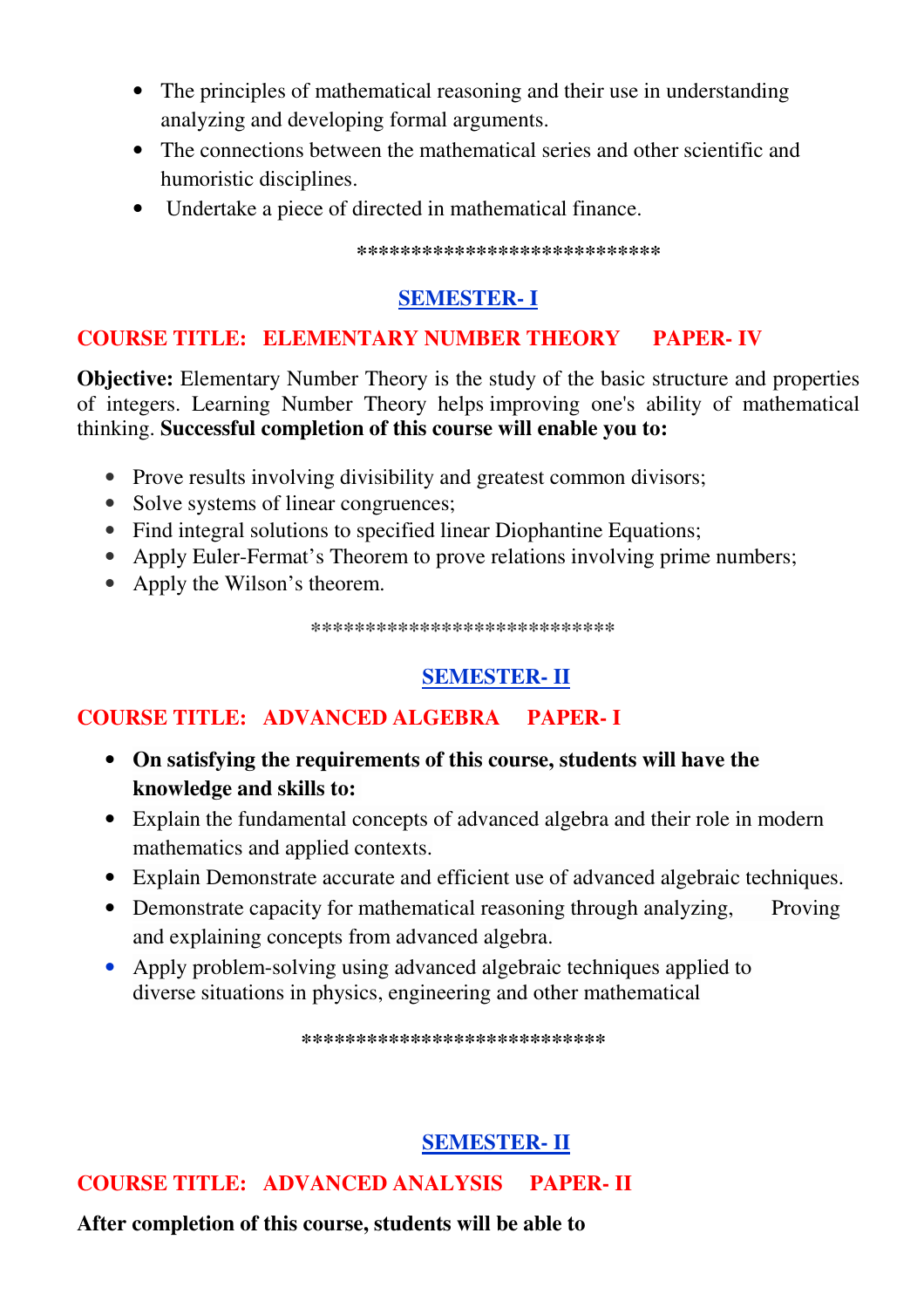- Read analyze and write logical arguments to prove mathematical concepts
- Communicate mathematical ideas with clarity and coherence both written and verbally
- Fundamental objects , techniques and theorems in the mathematical sciences including the fields of analysis
- Master the object material in the four required core course that form the academic pillars of the program
- Demonstrate a competence in formulating , analysing and solving problems in several core areas of mathematics at a detailed level , including analysis

 **\*\*\*\*\*\*\*\*\*\*\*\*\*\*\*\*\*\*\*\*\*\*\*\*\*\*\*\***

## **SEMESTER- II**

# **TITLE: THEORY OF ORDINARY DIFFERENTIAL EQUATION PAPER- III**

#### **After completion of this course, students will be able to:**

- The study of Differential focuses on the existence and uniqueness of solutions and also emphansizes the rigorous justification of methods for approximating solutions in pure and applied mathematics.
- It plays an important role in modelling virtually every physically technical or biological process from celestial motion to bridge design to interactions between neurons.
- Theory of differential equations is widely used in formulating many fundamental laws of physics and chemistry.
- Theory of differential equation is used in economics and biology to model the behaviour of complex systems.
- Differential equations have a remarkable ability to predicts the world around us. They can describe exponential growth and decay population growth of species or change in investment return over time.

**\*\*\*\*\*\*\*\*\*\*\*\*\*\*\*\*\*\*\*\*\*\*\*\*\*\*\*\***

#### **SEMESTER- II**

#### **COURSE TITLE: TOPOLOGY PAPER- IV**

#### **After completion of this course, students will be able to:**

• Topology uses to analyze complex networks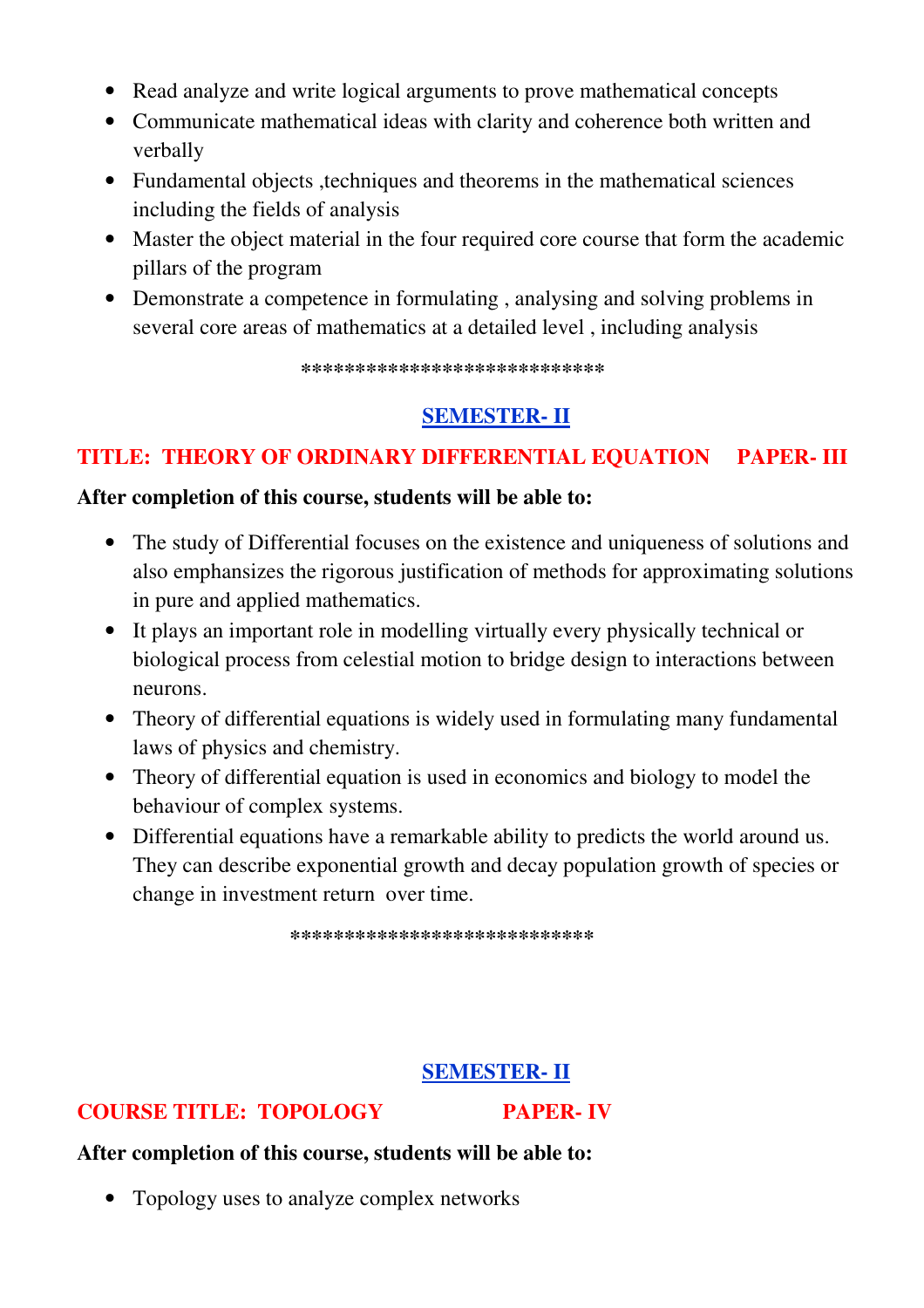Ex: Social networks, Biological networks, Internet etc.

- It applies Differential Topology to probability to identity multivariate interactions. This was used in neuro science recently to deduce how neurons are interacting.
- This paper discusses using cell phones to actually map out the topology of indoor spaces.
- Another cool application is in the world of chemistry where one can discuss the shape of molecules by an analysis of the topology of a related graph.
- There is also an application for medical imaging software and technology.

\*\*\*\*\*\*\*\*\*\*\*\*\*\*\*\*\*\*\*\*\*\*\*\*\*\*\*\*

# **SEMESTER- III**

## **COURSE TITLE: ANALYSIS PAPER- I**

#### **Upon successful completion of this course, the student will be able to:**

- Justify the need for a Complex Number System and explain how is related to other existing number systems
- Define a function of complex variable and carry out basic mathematical operations with complex numbers.
- know the condition(s) for a complex variable function to be analytic and/or harmonic
- State and prove the Cauchy Riemann Equation and use it to show that a function is analytic.
- define singularities of a function, know the different types of singularities, and be able to determine the points of singularities of a function
- Explain the concept of transformation in a complex space (linear and non-linear) and sketch associated diagrams.
- Understand the concept of sequences and series with respect to the complex numbers system and establish whether a given series/ sequences is convergent/ divergent at a specified point or interval.

 **\*\*\*\*\*\*\*\*\*\*\*\*\*\*\*\*\*\*\*\*\*\*\*\*\*\*\*\***

#### **SEMESTER- III**

#### **COURSE TITLE: ANALYSIS PAPER-II**

**Upon successful completion of this course, the student will be able to:**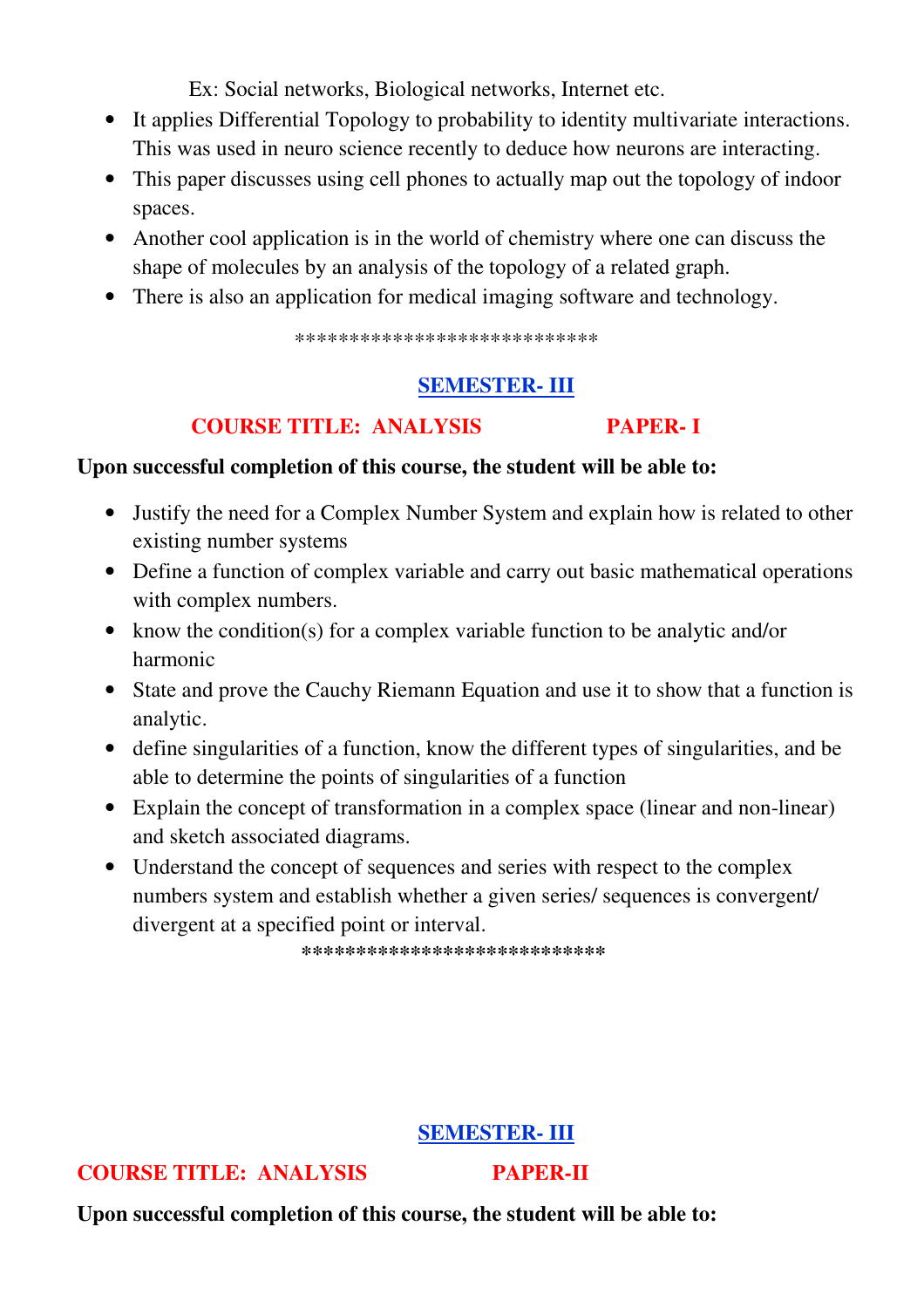- Explain the fundamental concepts of functional analysis and their role in modern mathematics and applied contexts
- Demonstrate accurate and efficient use of functional analysis techniques.
- Demonstrate capacity for mathematical reasoning through analysing proving and explaining concepts from functional analysis.
- Apply problem-solving using functional analysis technique applied to diverse situations in physics, engineering and other mathematical context.  **\*\*\*\*\*\*\*\*\*\*\*\*\*\*\*\*\*\*\*\*\*\*\*\*\*\*\*\***

# **SEMESTER- III**

# **COURSE TITLE: DISCRETE MATHEMATICS PAPER-III**

#### **Upon successful completion of this course, the student will be able to:**

- Understand the basic principles of sets and operations in sets
- Apply counting principles to determine probabilities
- Demonstrate different traversal methods for trees and graphs
- Write model problems in computer science using trees and graphs
- Write an argument using logical notation and determine if the argument is or is not valid
- Determine when a function is one- one and onto.
- Prove basic set equalities.
- Demonstrate the ability to write and evaluate a proof.

 **\*\*\*\*\*\*\*\*\*\*\*\*\*\*\*\*\*\*\*\*\*\*\*\*\*\*\*\***

# **SEMESTER- III**

# **COURSE TITLE: OPERATION RESEARCH PAPER-IV**

## **Upon successful completion of this course, the student will be able to:**

- Operation Research is used for defence capability acquisition decision making.
- It is used to find optimal or near optimal solutions to complex decision making problems.
- It is used in finding maximum (of profit or yield) in real-world objective.
- It is used in finding minimum (of loss or cost) in real-world objective.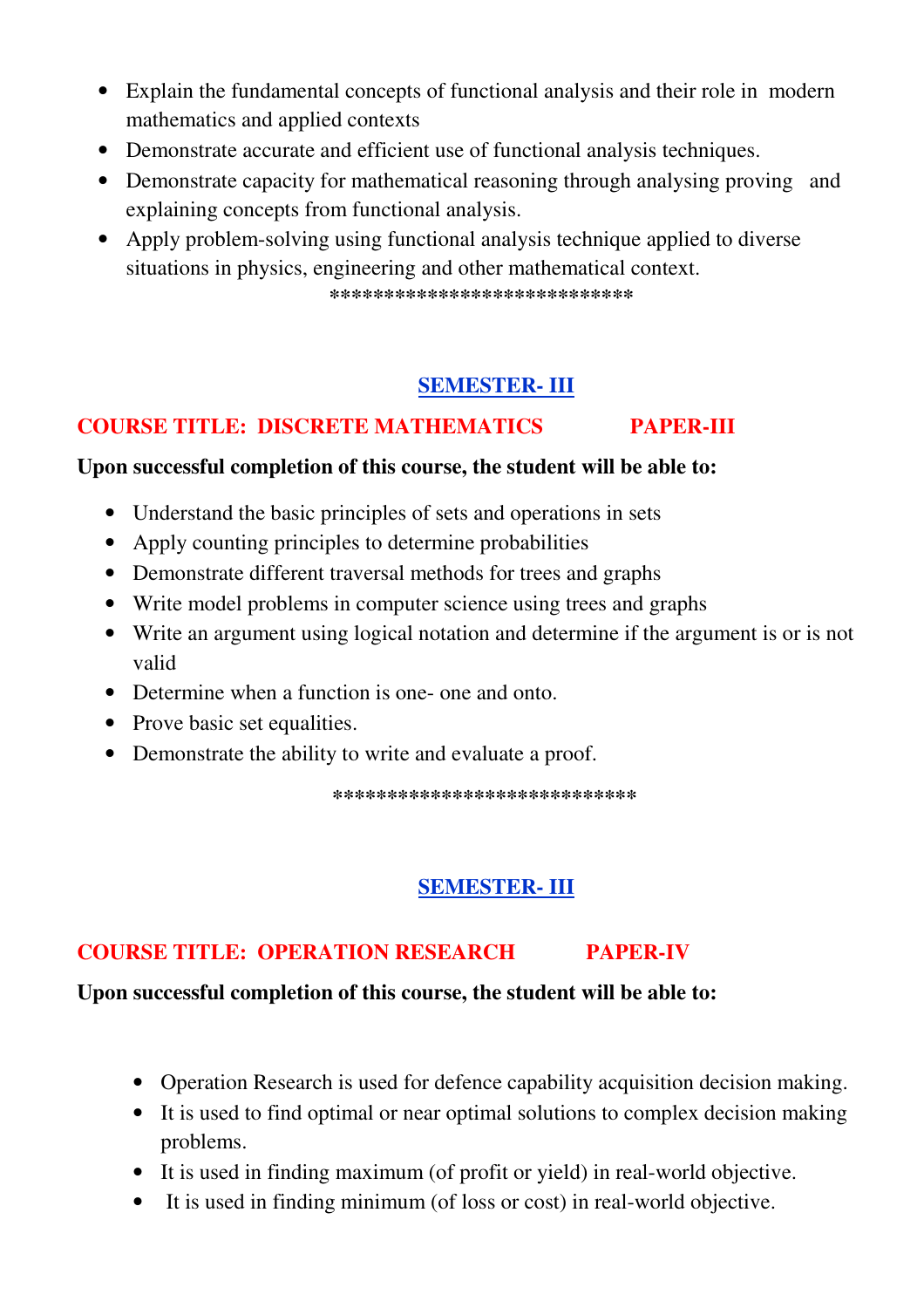- It is used in data envelopment.
- It has strong ties to computer science and analytics.

 **\*\*\*\*\*\*\*\*\*\*\*\*\*\*\*\*\*\*\*\*\*\*\*\*\*\*\*\*** 

# **SEMESTER- IV**

# **COURSE TITLE: ADVANCED COMPLEX ANALYSIS PAPER-I**

#### **Upon successful completion of this course, the student will be able to:**

- Perform basic algebraic manipulation with complex numbers
- Understand the geometric interpretation of complex numbers
- Know methods of finding the nth roots of complex numbers and the solutions of simple polynomial equations.
- Use analytical functions and conformal mappings;
- Compute definite integrals using residue calculus;
- Appreciate the existence of special functions and their use in a range of contexts.

 **\*\*\*\*\*\*\*\*\*\*\*\*\*\*\*\*\*\*\*\*\*\*\*\*\*\*\*\*** 

# **SEMESTER- IV**

# **COURSE TITLE: GENERAL MEASURE THEORY PAPER-II**

## **Upon successful completion of this course, the student will be able to:**

- Students will understand the fundamentals of measure theory and be acquainted with the proofs of the fundamental theorems underlying the theory of integration.
- They will also have an understanding of how these underpin the use of mathematical concepts such as volume, area, and integration and
- They will develop a perspective on the broader impact of measure theory in ergodic theory and have the ability to pursue further studies in this and related area.
- The students will learn about measure theory random variables, independence, expectations and conditional expectations, product measures and discrete parameter matingalus.
- Explain the concept of length, area, volume using lebesgue's theory.
- Apply the general principles of measure theory and integration in such concrete subjects as the theory of probability or financial mathematics.